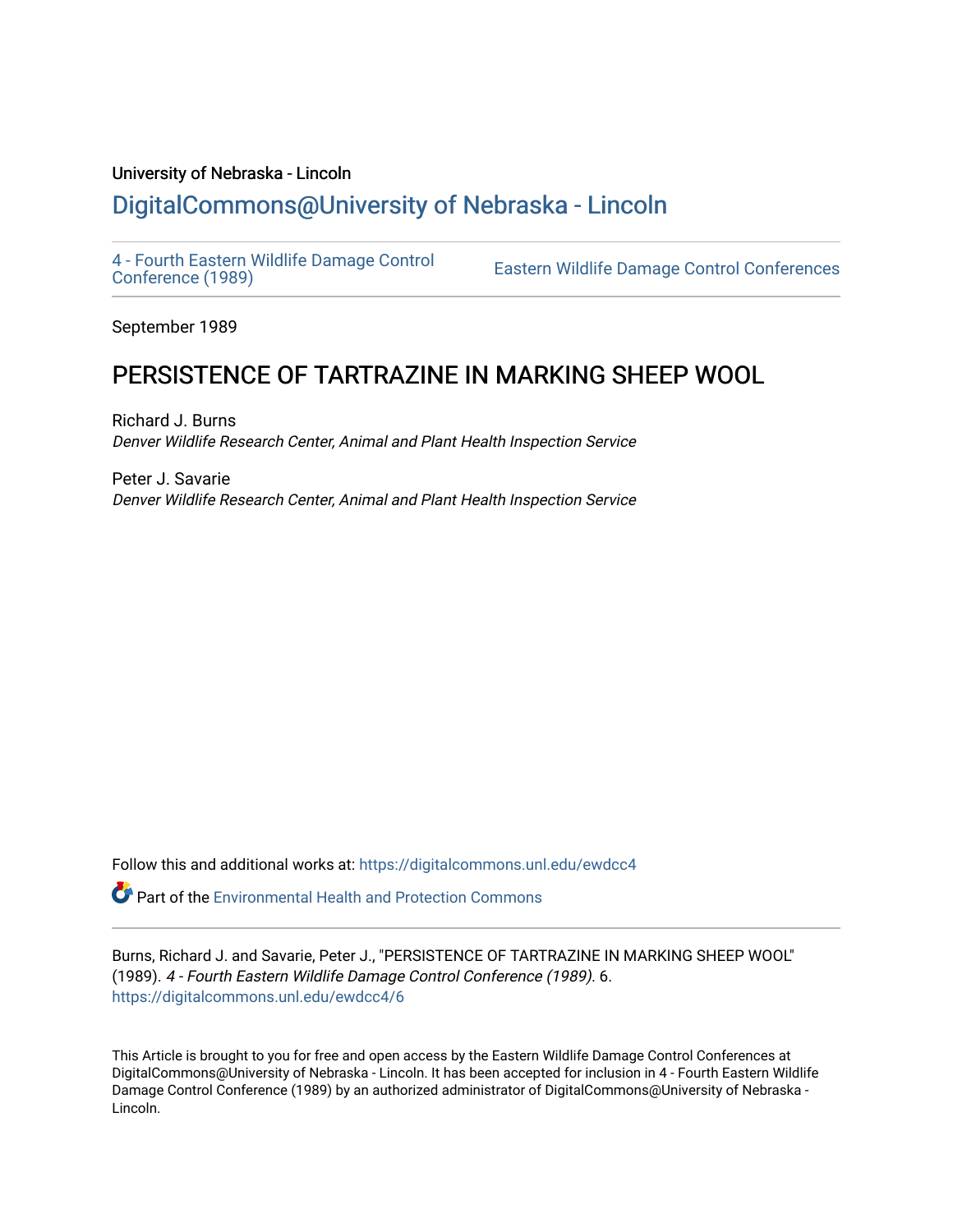RICHARD J. BURNS $^{1/}$  and PETER J. SAVARIE

## ABSTRACT

Tartrazine was examined as a possible replacement marker for rhodamine B in the Livestock Protection Collar. Test solutions were formulated in six combinations; tartrazine at 0.5% and 1.07. concentrations, with and without compound 1080, and with and without nigrosin black. Each solution was examined for persistence of color in the laboratory and when applied to the wool of dried sheep hide. Hide pieces were allowed to weather naturally or were sprinkled to simulate rain. Tartrazine alone was also tested at concentrations of 0.5% and 1.0% on the necks of sheep. Over a 3—month period, no fading was noted in the laboratory for any test solution. When applied to wool, no loss of color was attributed to 1080 or nigrosin black and no long-term advantage was detected for a 1.0% over a 0.5% tartrazine solution, except on the sprinkled pieces. Tartrazine usually provided an identifiable mark on the wool of dried hides and on live sheep for 1 to 2+ months, depending on test conditions. Tartrazine is an acceptable replacement for rhodamine B in the Livestock Protection Collar.

#### INTRODUCTION

Compound 1080 (sodium monofluoroacetate) was registered by the U. S. Environmental Protection Agency (EPA) in July, 1985 (Registration #56228-22) for use in livestock protection collars (LPCs) to control coyote predation on sheep or goats (Moore 1985). The LPC consists of a 2-

 $1/$  Both authors are from the Denver Wildlife Research Center, Animal and Plant Health Inspection Service, U. S. Department of Agriculture, Denver, CO 80225-0266.

compartment rubber bladder containing a solution of compound 1080 and rhodamine B. The collar is fitted around the necks of sheep or goats exposed to coyote predation. The characteristic throat attack by coyotes usually results in punctures of the LPC and delivery of a lethal dose of solution to the attacking coyote (Connolly and Burns Accepted). Rhodamine B was included in the solution as a dye to help identify punctured or leaking collars.

Rhodamine B has been identified by EPA as requiring further study before being accepted as an inert ingredient in pesticide formulations (Moore 1987), and identification of a suitable alternative became desireable.

Tartrazine (FD & C yellow #5), recognized as a safe, nontoxic dye frequently used in coloring foods (Gardner 1979), could replace rhodamine B in LPCs if it produced a suitable stain on wool. This study assessed the potential of tartrazine for marking sheep wool, and determined if the color was influenced by the compound 1080 used in LPCs. To be satisfactory, the dye should be identifiable on wool for a minimum of 1 week under the environmental conditions prevailing in the area of intended use.

We thank G. E. Connolly, M. W. Fall, and F. F. Knowlton for helpful comments on this paper.

#### METHODS

Tartrazine was dissolved in distilled water at two concentrations, 0.5% and 1.0%. Portions of each solution were then formulated into two more test solutions by adding Compound 1080 (10 mg/ml) and compound 1080 (10 mg/ml) with 0.5% nigrosin black (a dye added to Compound 1080 by the supplier to identify their technical product). About 10 ml of each of the 6 test solutions were placed in individual 15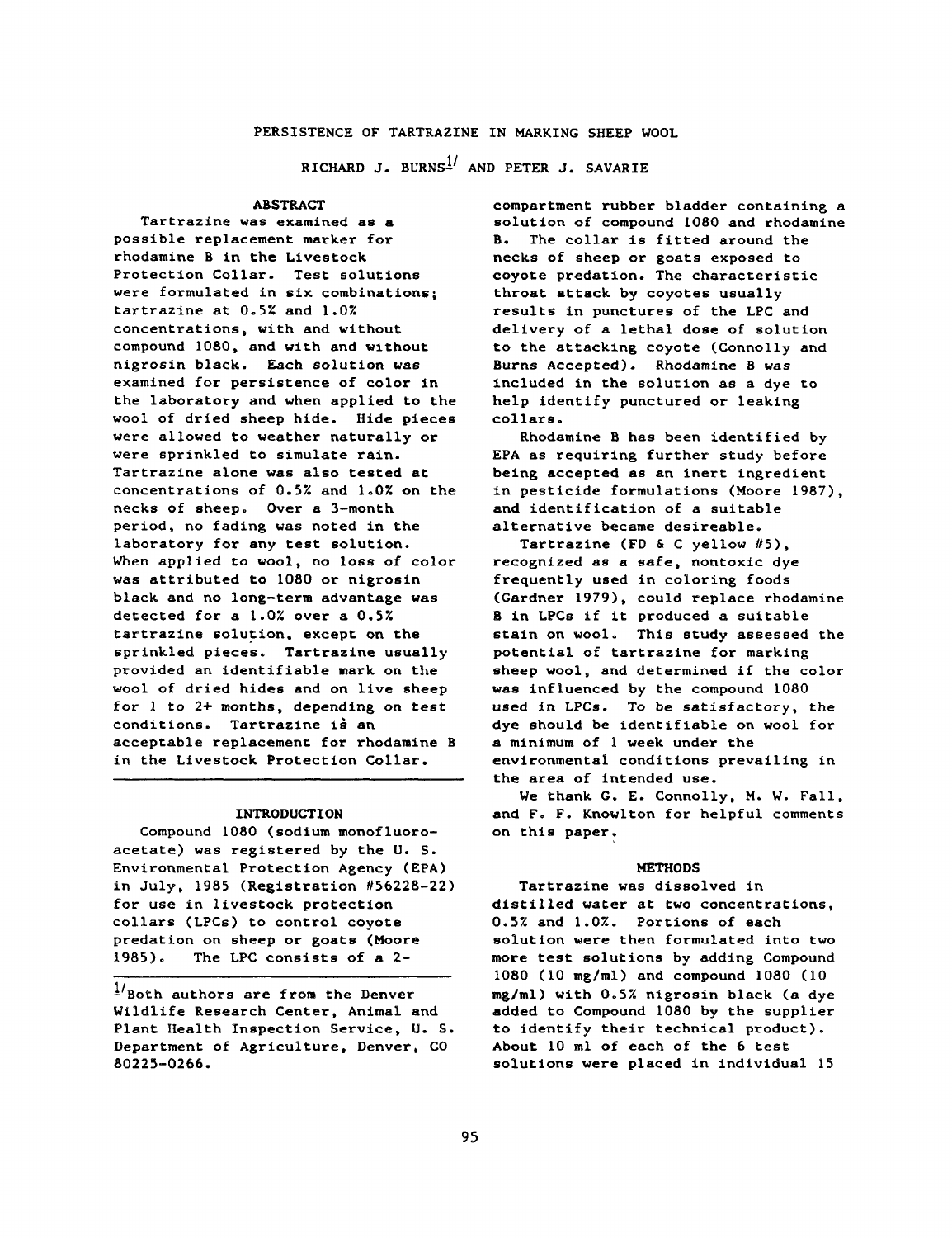**ml clear glass tubes. The tubes were kept in the laboratory at room temperature and away from direct sunlight to determine color stability.**

**To test color persistence on wool, 9 pieces (1 square foot each) of dried sheep hide were numbered and divided in half with a strip of 3/4 inch masking tape. The halves were labeled A (left) or B (right). Each half of each piece was treated by spraying 10 ml of one of the 6 solutions from a hypodermic syringe onto the wool and then smearing the application with a spatula. The pieces were attached to sheets of plywood with the treated (wool) side facing out, and placed outdoors in a chain-link fenced enclosure. The wool pieces were oriented toward the south to receive maximum exposure to sunlight and precipitation. Three replications of each treatment were tested.**

**In a similar test 9 other pieces of sheep hide were treated as above but subjected to weekly treatments of 1/4 inch of simulated rain from a lawn sprinkler. These samples were sheltered from sunlight.**

**Finally, each of 2 live sheep had 10 ml of a 0.5% tartrazine solution applied to the left side of its neck and 10 ml of the 1.0% tartrazine solution applied to the right side. Treatment was effected the same as on the wool of the dried hide. The sheep were kept in an outdoor pasture where they had continuous access to water** and supplemental feed. They were **checked daily for general welfare.**

**Chemicals used in the tests came from two sources. The tartrazine, nominally 90% pure, lot //875090 (dated 6-21-88), was from Ingredient Technology Corporation-', Des Plaines, IL. The Compound 1080 was from lot #85949 (without nigrosin black) and #8027 (with nigrosin black) from Tull Chemical Company, Oxford, AL. The first lot was nominally 90% pure as**

**-Reference to trade names and manufacturers does not imply endorsement by the U. S. Government.**

**stated on the label. The second lot was determined 94% pure on 8-20-87 by colleagues at the Denver Wildlife Research Center, Denver, CO. All chemicals were weighed on an electronic analytical balance to the nearest thousandth of a gram, and the distilled water was measured in a graduated cylinder to the nearest milliliter.**

**Observations to detect color changes in the treatments were made weekly for the 6 solutions kept in the laboratory, the wool exposed to simulated rain, and the live sheep. The naturally weathered wool pieces were checked twice weekly. Observations continued for 2 months and were recorded on standard forms. Notes on weather conditions were recorded daily throughout the test periods, except for the laboratory and sprinkler tests. During observations, treated samples or sheep were compared to a treated nonweathered control and to a non-treated control. The tests were conducted at the Denver Wildlife Research Center's predator research site near Millville, Utah, between 9 December 1988 and 6 July 1989.**

## **RESULTS AND DISCUSSION**

**Initially, the yellow color of all 1.0% tartrazine solutions were slightly darker than the 0.5% solutions. None of the solutions kept in the laboratory showed any obvious signs of fading during the 2 months of observations. Three months after formulation, there was still no obvious fading in any of the test tartrazine solutions and the 1.0% formulations were still slightly darker than the 0.5% formulations. Both concentrations of tartrazine, and tartrazine with compound 1080, with and without nigrosin black, appeared to be color stable in the laboratory.**

**Weather conditions during the exposure tests with dried wool and live sheep showed 22 sunny, 15 cloudy, 19 partly cloudy, 8 snowy, and 2 rainy days. Observations of the exposed wool pieces suggested no difference in the rate of degradation of the marks among any of the 6 formulations (Table 1).**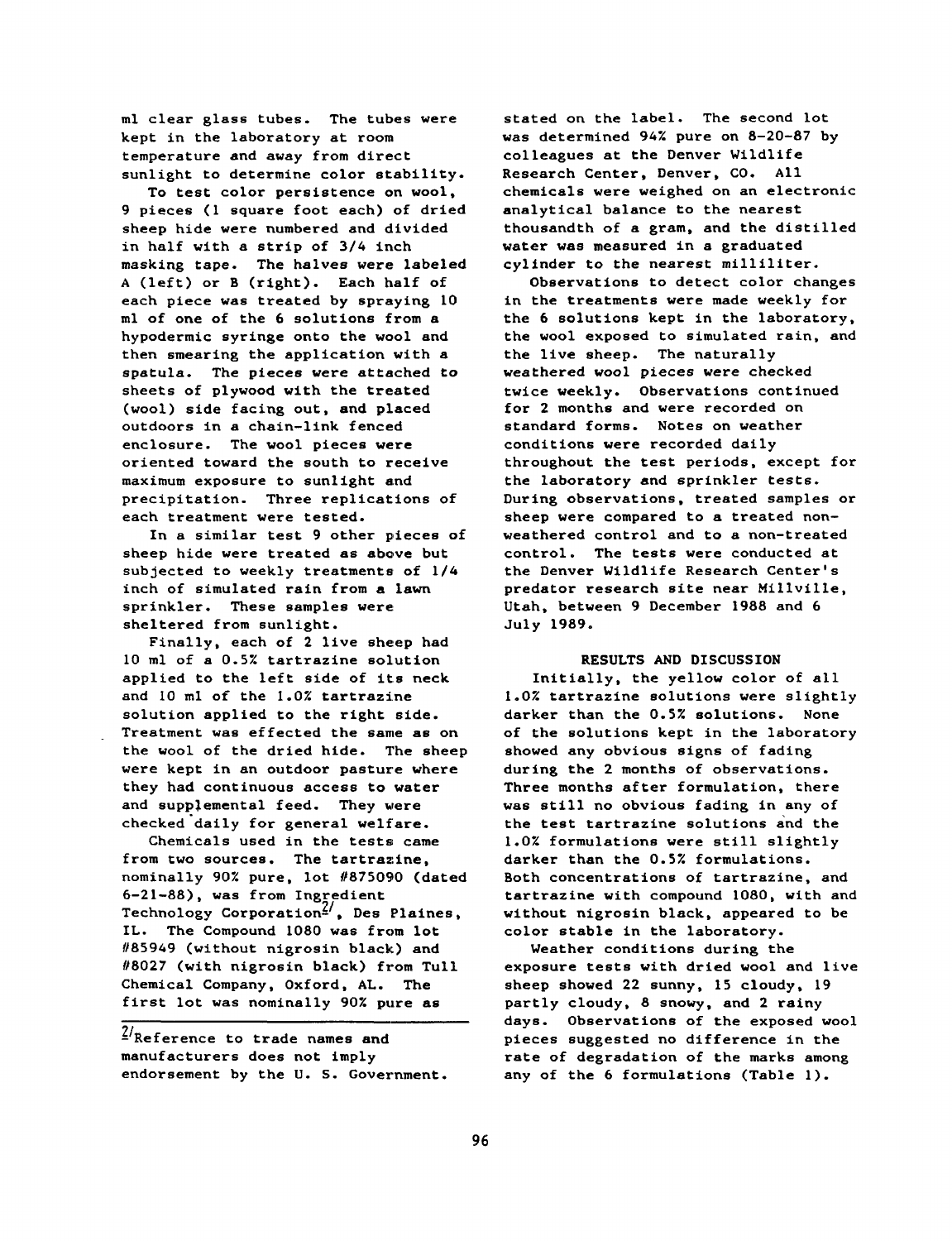**Differences in color intensity of marks produced by the 2 concentrations of tartrazine disappeared 4 to 5 weeks after treatment. All pieces treated with test formulations had readily recognizable marks 2 months after treatment, but the marks appeared faded when compared to non-exposed controls. Three months after treatment, the color produced by all 6 formulations had nearly disappeared and were difficult to detect.**

**The wool pieces treated by simulated rain received an average 1/4** inch in 5 min 52 sec ( $n = 9$ , range = 4 **min 5 sec to 7 min 10 sec) or about 2.5 inches per hour. There was no clear difference in fading among formulations containing 1080, 1080 with nigrosin black, and tartrazine alone. The compound 1080 apparently had little influence on the persistence of tartrazine (Table 2). After 1 month, 7 of .9 (78%) samples at the 0.5% concentration showed evident marks, but 2 had faded substantially. At the same time, all marks from the 1.0% concentration were readily visible; only 2 of 9 (22%) had faded substantially. After 2 months, only 2 of 9 samples at the 0.5% concentration showed readily visible marks, compared with 7 of 9 treated at 1.0% tartrazine. These results indicated wool treated with 1.0% tartrazine remained darker and persisted longer than the 0.5% tartrazine under simulated rain.**

**The color intensity of marks produced on the neck wool of live sheep by the 1.0% and 0.5% tartrazine solutions appeared similar 3 to 4 weeks after treatment. The marks produced by both concentrations were readily visible 2 months after treatment (Table 3). At that time marks appeared faded, but were easily distinguished from unmarked sheep. Three months posttreatment, marks produced by both concentrations were barely discernible.**

## **CONCLUSIONS**

**We concluded that Compound 1080, with or without nigrosin black, did not alter the color persistence of tartrazine in any test. Initially the formulations with 1.0% tartrazine produced darker yellow marks than did 0.5% on the exposed wool pieces and on sheep necks. The differences were no longer evident within 3 to 5 weeks, and no long-term advantage for the higher concentration was indicated. On exposed wool and live sheep, tartrazine marks from both concentrations were readily discernible after 2 months, but by 3 months the marks had become unreliable.**

**Simulated rainfall on the tartrazine-stained wool caused the color to fade faster than other test conditions, but after one month nearly 80% of the 0.5%, and all of the 1.0% tartrazine treated samples still showed readily visible yellow color.**

**The tests encompassed a range of sunlight, simulated heavy rainfall, and natural weather conditions over periods of one or more months. We are confident that a 0.5% or a 1.0% solution of tartrazine from punctured or leaking collars could be readily detected on sheep or goats for about 4 to 8 times the one-week minimum under most weather conditions. Either concentration of tartrazine would be an acceptable substitute for rhodamine B in the LPC.**

## **LITERATURE CITED**

**Connolly, G. E. and R. J. Burns. Accepted. Efficacy of compound 1080 livestock protection collars for killing coyotes that attack sheep. Proc. Fourteenth Vert. Pest Conf. 14:000-000.**

Gardner, S. 1979. FD & C yellow #5; **labeling in food and drugs for human use. Food and Drug Admin, final rule. Fed. Register 44:37212-37221.**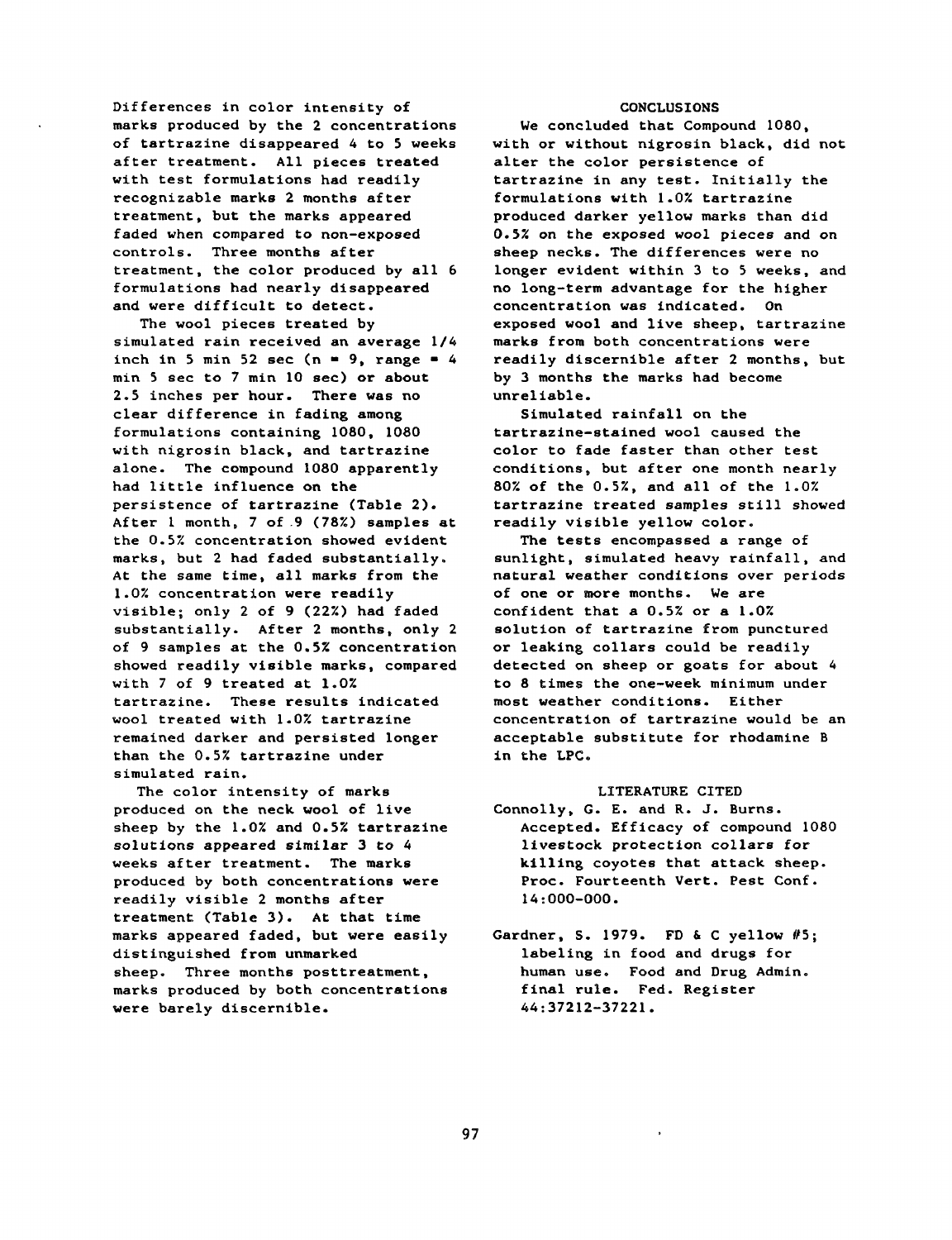| Moore, J. A. 1985. Registration of | . 1987. Inert ingredients           |  |  |  |  |  |
|------------------------------------|-------------------------------------|--|--|--|--|--|
| compound 1080. Environmental       | in pesticide products; policy       |  |  |  |  |  |
| Protection Agency notice. Fed.     | statement. Environmental Protection |  |  |  |  |  |
| Register. 50:28986.                | Agency. Fed. Register 52:13305-     |  |  |  |  |  |
|                                    | 133098.                             |  |  |  |  |  |

|                | Color ratings of six tartrazine solutions |                 |         |                 |      |       |  |  |
|----------------|-------------------------------------------|-----------------|---------|-----------------|------|-------|--|--|
|                |                                           | 0.5% tartrazine |         | 1.0% tartrazine |      |       |  |  |
|                |                                           |                 | With    |                 |      | With  |  |  |
|                |                                           | With            | 1080    |                 | With | 1080  |  |  |
| Dates          | Alone                                     | 1080            | $+nb^b$ | Alone           | 1080 | +nb   |  |  |
| $12 - 09 - 88$ | 111 <sup>c</sup>                          | 111             | 111     | 111             | 111  | 111   |  |  |
| $12 - 13 - 88$ | 111                                       | 111             | 222     | 111             | 111  | 222   |  |  |
| $12 - 16 - 88$ | 111                                       | 111             | 222     | 111             | 111  | 222   |  |  |
| $12 - 20 - 88$ | 111                                       | 111             | 222     | 111             | 111  | 222   |  |  |
| $12 - 23 - 88$ | 111                                       | 111             | 222     | 111             | 111  | 222   |  |  |
| $12 - 27 - 88$ | __d                                       | --              | --      | --              |      | مدبير |  |  |
| $12 - 30 - 88$ | 111                                       | 111             | 222     | 111             | 111  | 222   |  |  |
| $01 - 03 - 89$ | 313                                       | 123             | 313     | 113             | 113  | 223   |  |  |
| $01 - 06 - 89$ | 333                                       | 233             | 333     | 223             | 233  | 223   |  |  |
| $01 - 10 - 89$ | 333                                       | 233             | 333     | 223             | 233  | 223   |  |  |
| $01 - 13 - 89$ | 333                                       | 333             | 333     | 333             | 333  | 333   |  |  |
| $01 - 17 - 89$ | 333                                       | 333             | 333     | 333             | 333  | 333   |  |  |
| $01 - 24 - 89$ |                                           |                 |         |                 |      |       |  |  |
| $01 - 27 - 89$ | 333                                       | 333             | 333     | 333             | 333  | 333   |  |  |
| $01 - 31 - 89$ | 333                                       | 333             | 333     | 333             | 333  | 333   |  |  |
| $02 - 03 - 89$ | 444                                       | 444             | 444     | 444             | 444  | 444   |  |  |
| $02 - 07 - 89$ | 444                                       | 444             | 444     | 444             | 444  | 444   |  |  |
| $02 - 10 - 89$ | 444                                       | 444             | 444     | 444             | 444  | 444   |  |  |
| $03 - 10 - 89$ | 555                                       | 555             | 555     | 555             | 555  | 555   |  |  |

Table 1. Subjective color ratings of naturally weathered tartrazine-marked wool pieces treated on 7 and 8 December 1988.

 $<sup>a</sup>Color ratings: 1 = bright yellow; 2 = yellow; 3 = faded yellow;$ </sup>  $4$  = very faded yellow; and  $5$  = not readily visible.

 $b_{\rm nb}$  = nigrosin black.

 $\frac{c}{3}$  replications per treatment.

d<sub>No</sub> data collected.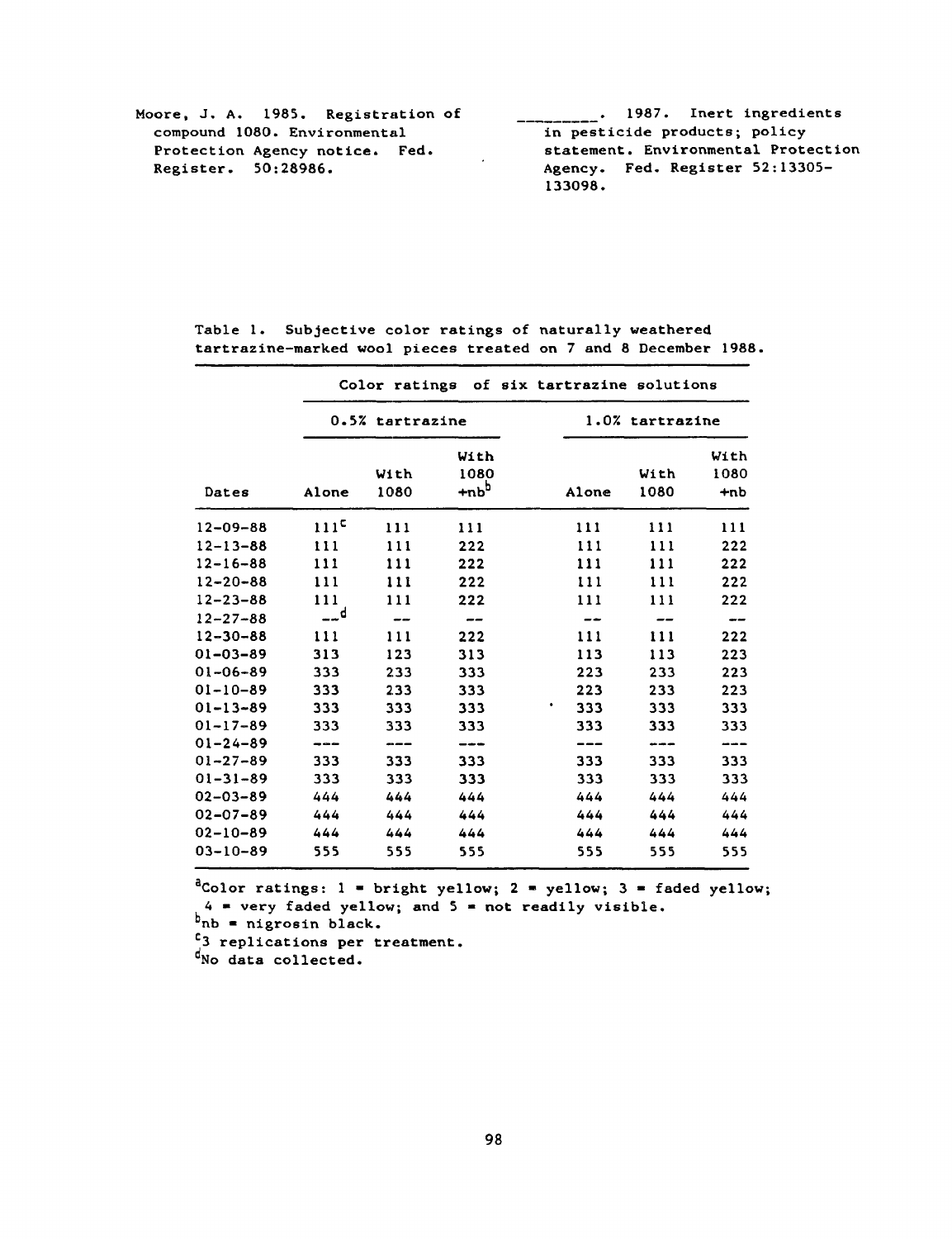| Dates          | Color ratings of six tartrazine solutions |                 |                         |                 |              |                       |  |  |
|----------------|-------------------------------------------|-----------------|-------------------------|-----------------|--------------|-----------------------|--|--|
|                |                                           | 0.5% tartrazine |                         | 1.0% tartrazine |              |                       |  |  |
|                | Alone                                     | With<br>1080    | With<br>1080<br>$+nb^b$ | Alone           | With<br>1080 | With<br>1080<br>$+nb$ |  |  |
| $05 - 11 - 89$ | 111 <sup>c</sup>                          | 111             | 111                     | 111             | 111          | 111                   |  |  |
| $05 - 19 - 89$ | 222                                       | 221             | 222                     | 211             | 111          | 211                   |  |  |
| $05 - 25 - 89$ | 333                                       | 332             | 333                     | 322             | 322          | 322                   |  |  |
| $06 - 01 - 89$ | 444                                       | 443             | 444                     | 433             | 332          | 433                   |  |  |
| $06 - 08 - 89$ | 454                                       | 443             | 454                     | 433             | 332          | 433                   |  |  |
| $06 - 15 - 89$ | 454                                       | 543             | 454                     | 544             | 443          | 544                   |  |  |
| $06 - 22 - 89$ | 454                                       | 554             | 454                     | 544             | 443          | 544                   |  |  |
| $06 - 29 - 89$ | 554                                       | 554             | 454                     | 544             | 444          | 544                   |  |  |
| $07 - 06 - 89$ | 555                                       | 554             | 554                     | 544             | 444          | 544                   |  |  |

Table 2. Subjective color ratings of tartrazine-marked wool pieces, subjected weekly to 1/4 inch of simulated rainfall, treated on 9 May 1989.

 $a^2$ Color ratings: 1 = bright yellow; 2 = yellow; 3 = faded yellow; \* very faded yellow; and  $5$  \* not readily visible.

 $\sim$ 

 $\ddot{\phantom{a}}$ 

 $b_{nb}$  = nigrosin black.

<sup>c</sup>3 replications per treatment.

 $\bar{\mathbf{r}}$